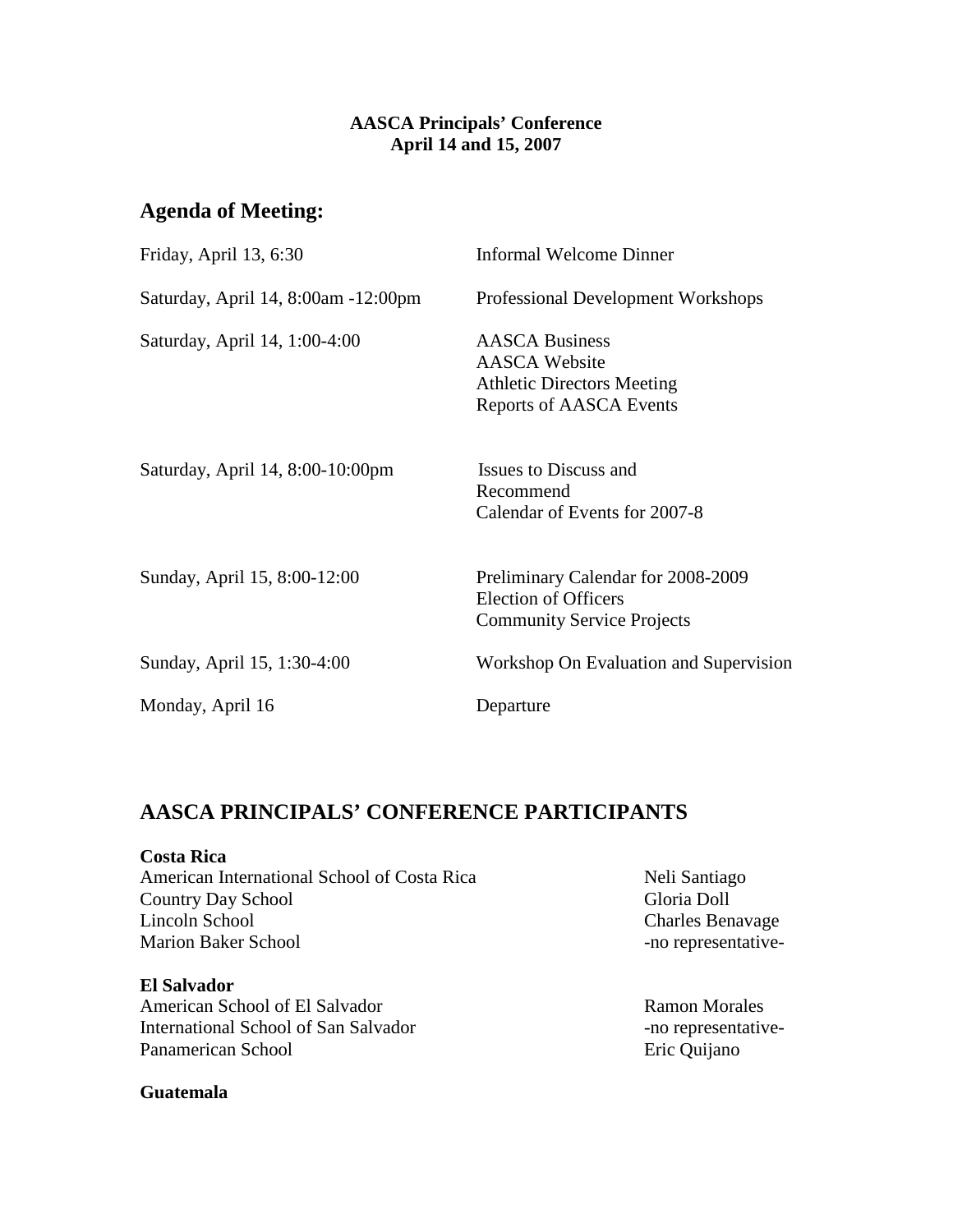American School of Guatemala Fabio Corvaglia Colegio Americana del Sur Deborah Revolvorio Colegio Decroly **Marth** Monzon Colegio Maya **Maribel Maldonado** Colegio Interamericano e contra e contra e contra e contra e contra e contra e contra e contra e contra e contra e contra e contra e contra e contra e contra e contra e contra e contra e contra e contra e contra e contra e

#### **Honduras**

American School of Tegucigalpa Matthew Blake Escuela Internacional Sampedrana Tom Litecky Mazapan School Donna Dixon

**Nicaragua**  American Nicaraguan School Joseph Azmeh Lincoln International Academy -no representative-

**Panama**  International School of Panama Dennis Dunn Balboa Academy Rita Sosa

# **AASCA BUSINESS MEETING**

**Business Meeting moved up to Saturday afternoon so that some Principals could leave by Sunday 2:00pm. The workshops planned for Saturday afternoon would be moved to Sunday afternoon.** 

#### **Welcome:**

Ramon Morales, Upper School Principal from Escuela American of El Salvador welcomed the participants.

Ramon Morales recommended that one of the goals for the year should be to maintain more constant and continuous communication with each other. This could include a Blog/Principals Forum/ Chat /communication with AASCA Principals to share questions and concerns.

Other suggestions made: That Principals of AASCA schools in same country seek opportunities to meet informally on a regular basis-Saturday morning coffee gatherings.

The President noted that all participants need to plan to remain at the AASCA Principals meeting the entire time allocated to prevent from any disruptions to an already planned agenda.

## **AASCA Website:**

The group was very thankful and appreciative of the hard work and effort given by Tita Haeussler, Maribel Maldonado, and the Maya School of Guatemala to develop and maintain the AASCA website.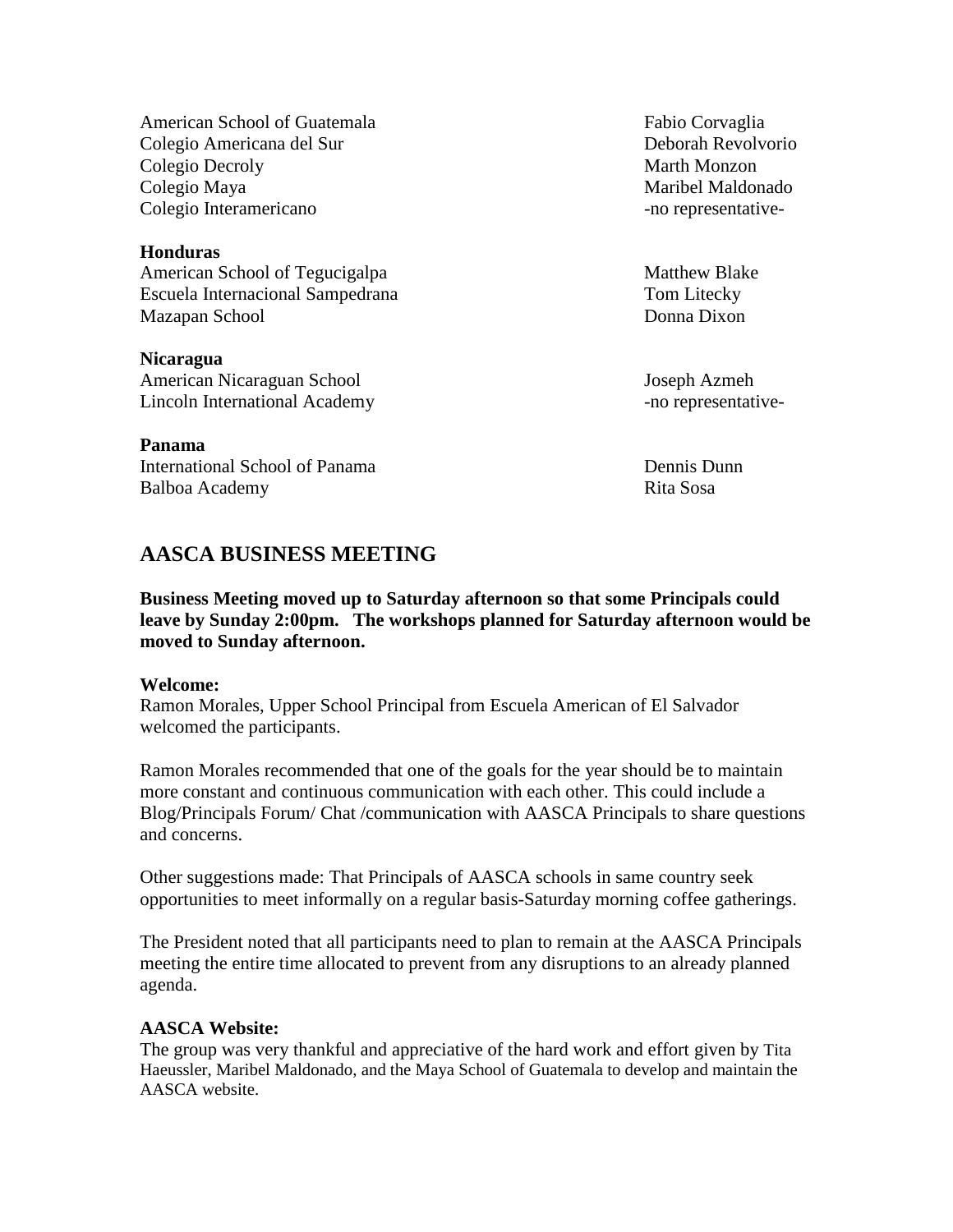Address: - http://www.aascaonline.net/

Maribel Maldonado, Maya School of Guatemala briefed all participants on the AASCA website.

- She requested Feedback and recommendations to place on AASCA site.
- Community Service Award information has been placed on line.
- All information requests from the website manager would be C.c. to Principals.
- After each AASCA event pictures /information will be placed on line.

# **Recommendation**:

- Information will be directly asked from the Principals.
- Links to be created: For All directors/ Principal contact information will appear as a group.
- Minutes will be placed on the AASCA Web.

# **Discussion of the Athletic Director Meeting:**

The Minutes of the Athletic Directors meeting were presented to be discussed and approved by the Principals. They have been placed Online.

- The AASCA Tournament pledge will appear on the webpage.
- Principals voted not to approve the minutes but acknowledge that they were read while not necessarily agreeing with all points discussed.

# Discussion on the Recommendations made by the Athletic Directors and the vote to approve or not approve each one of them:

1. Increase and standardize the maximum number of players among the Small Schools and Large Schools: 12 for Basketball and Volleyball, and 18 for Soccer.

Small School Vote- 3 to increase / 5 to not increase numbers of players All schools Vote - 8 to increase/ 7 to not increase numbers of players

# **Recommendation Approved by All Schools but Not Approved by Small Schools alone.**

The small schools AD and the Principals expressed their concern with the amount injuries during the games due to not having more players.

2. The Athletic Directors' meet every year instead of every two years.

Votes: 4 for every year / 11 for every other year

 Principals suggested that Athletic Directors should all participate in the AASCA events.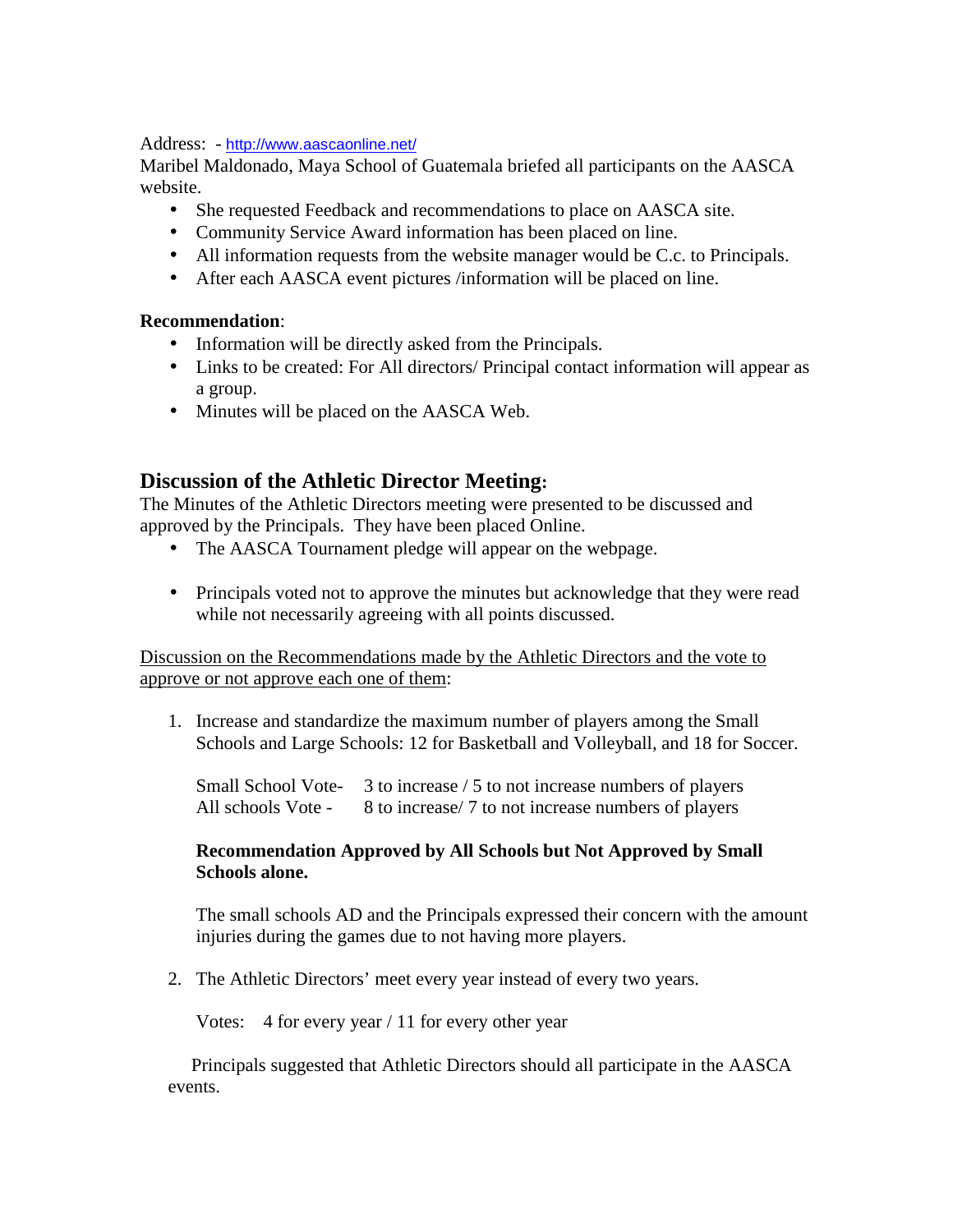## **Recommendation that AD meet every year: Not Approved.**

Recommend that they meet every other year and choose an AASCA event in the spring to meet as Small Schools or Large Schools, at the beginning of this last AASCA event of the year.

3. The Athletic Directors' Coordinator should have the opportunity to present and justify all recommendations formulated during the Principals' Meeting.

## **Recommendation: Not Approved**

## • **Counter-Recommendation made by the Principals:**

The host school of the AD will present their recommendations at the Principal Conferences. Vote: 7 against 8 in favor

## **Recommendation: Approved**

4. Increase fee to \$400 for large schools to cover expenses.

### **Recommendation: Not Approved**

• **Counter-Recommendation: Increase to \$350 for large schools** 

Large Schools 7 in favor  $\setminus 0$  opposed

All schools 12 in favor and 2 opposed

## **Recommendation: Approved**

5. Take into consideration the proposed long-term calendar for athletic events presented by the Athletic Directors for the next years.

## **Recommendation: Not Approved**

*6.* That the host school perform the draw for the AASCA tournament's group formation at least two weeks before the event and with the attendance of at least two AASCA Athletic Directors.

## **Recommendation: Approved Vote: 14 in favor /1 opposed**

7. Continue to Support Invitational Tournaments.

**Recommendation: Approved Vote: 15 in favor 0 opposed**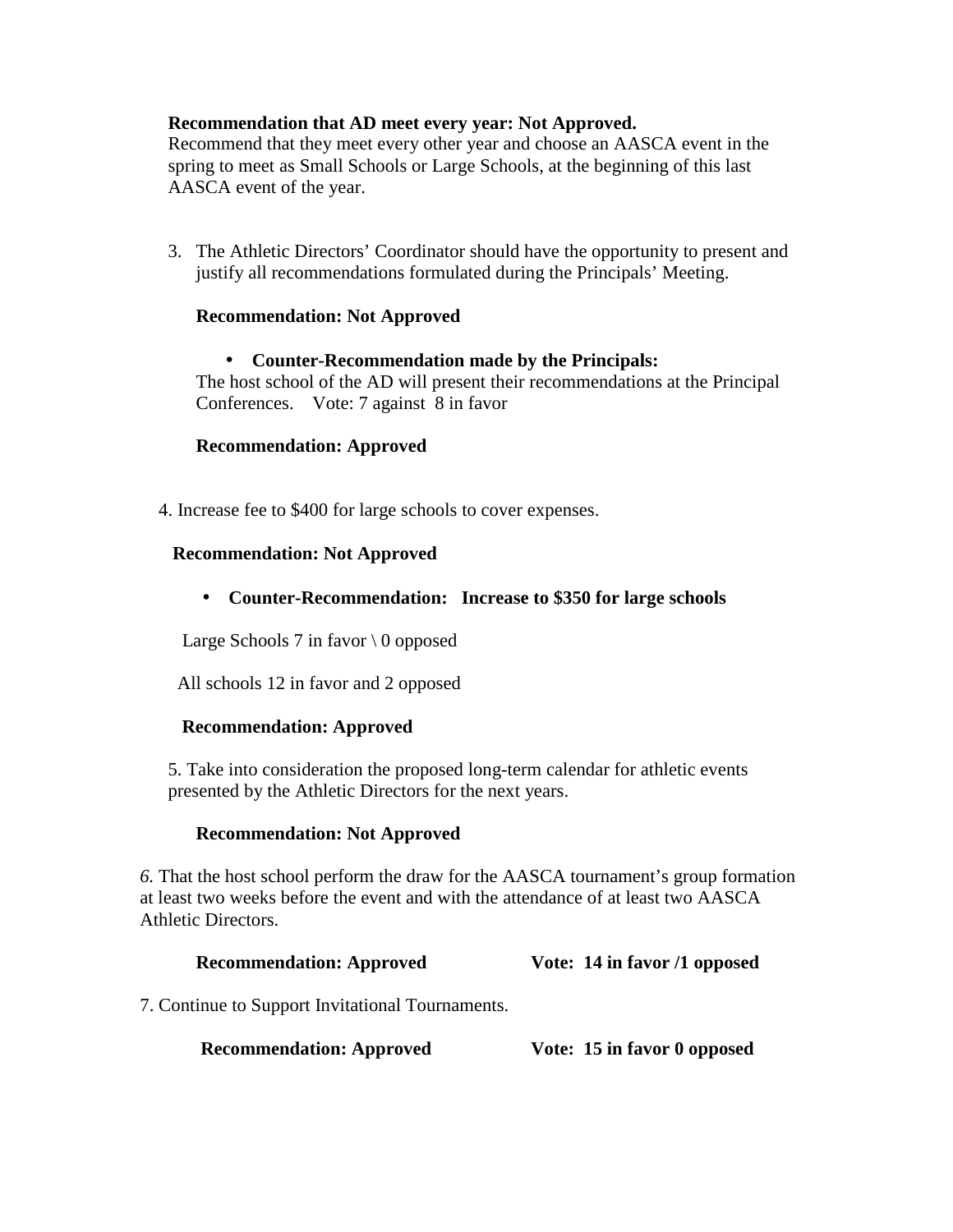Addendum: The Principals recommend that invitations should go out to all schools on first come first serve basis for selection of teams.

8. Support athletic exchanges of individual sports for student-athletes: track and field, table tennis, squash, golf and swimming.

**The principals do not officially support adding any additional sports to the calendar. However the principals recommend that any school who would be sponsoring such an event consider contacting individual schools to invite.** 

# **Review of AASCA Events:**

**Leadership Conference:** (Sept. 21-24, 2006) Hosted by The Panamerican School of San Salvador. Well organized. Trip to ESEN was beneficial to students. Guest speaker brought in from US was well received. Exceeded budget because many schools did not participate NOT that the guest speaker was so expensive. Therefore, had to request AASCA funds to recoup this money. AASCA limit is eight students per school. One school thought originally that they could send more students. It is recommended that the host school send out reminders regarding this event at the end of each school year. AASCA Social Service Award recipient schools were never given their plaques (plaques were never sent to the host school). Also, the awarding of the award should be scheduled in the agenda of the conference and made to be special for the students.

**Small School Basketball Tournament:** (Oct. 25-29, 2006) Hosted by The Marion Baker School of San Jose, Costa Rica. Well organized. Seven teams present. Request made to allow a local non-AASCA school to round out eight schools was denied. At three different venues; two would have been better.

**Large School Basketball:** (Nov. 8-12, 2006) Hosted by the American School of El Salvador. Seven schools present; a total of 13 teams. Only Lincoln School of Costa Rica did not attend. Brackets were decided three weeks before the tournament at AASCA AD Mtg.

The tournament was tense throughout because of close games. EIS player suspended by EIS for one game for taking off his shirt in front of the EA fans, for which he apologized to EA director. EIS AD later pointed out error in failing to cross brackets correctly. Protest and meeting was held. Apologies were made by EA but decision was made to go with brackets as they were. Incident later during girls EA and AST re. time noted by AST coach. Coach later submitted protest because AST AD was at hospital. During boys' final (EA vs. CAG) heckling took place by both sides. EA won after being awarded an additional free throw. Protest lodged by CAG.

CAG and Decroly, and the Boys EIS teams did not attend the awards ceremony. Only EIS girls' team attended in order to receive their award; their boys' team remained on the bus. The American School of Tegucigalpa did attend the awards ceremony arriving rather late in the evening.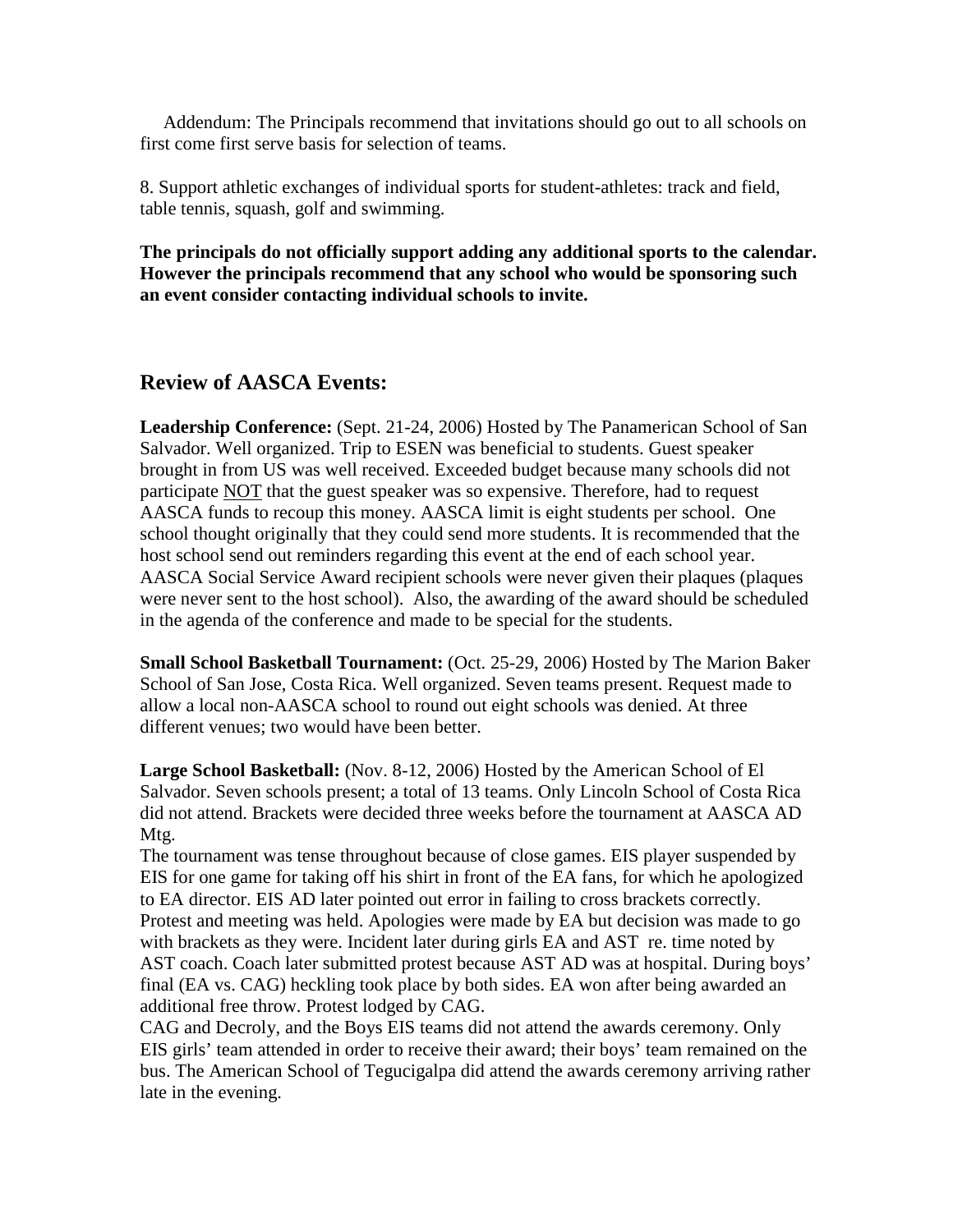CAG Principal disagrees that it wasn't only the refereeing in the final game that resulted in CAG not participating in the closing ceremony. The CAG Principal stated that "the issue of safety for our athletes was a major factor in the decision. The EA Principal informed the Principals that neither he, nor the EA Athletic Director, nor the EA General Director received any notification neither after the final game, nor during that evening that there was "an issue of safety" for the CAG or any other athletes.

The Principals are overwhelmingly in agreement that it was inappropriate and unsportsmanlike to not attend as a form of protest. The CAG Principal acknowledges that not appearing at the awards ceremony was incorrect.

**Knowledge Bowl:** (Nov. 16-19, 2006) Hosted by the Escuela Internacional Sampedrana in San Pedro Sula, Honduras. The tournament was well organized. The Varsity and the Junior Divisions were won by The American School of El Salvador. Some questions had to be repeated because the company providing them shorted the host school. A protest was made by one school, and in response the round was repeated. Questions should be opened just prior to each round.

**Music Festival:** (Feb. 15-18, 2007) Hosted by The Country Day School of San Jose, Costa Rica. Very well organized. CDA Music teacher did a very good job. Col. Maya recommends that the notices regarding the event should be sent to the schools' directors and principals, not just the music teachers. Col. Maya also recommends that the number of participating students per school be limited, that the ice-breaking activity be an interactive one to facilitate the students' meeting each other, instead of just a show, and that the event not continue late each evening.

**Small School Soccer Tournament:** (March 7-11, 2007) Hosted by the International School of Panama. Seven boys teams and six girls teams participated. Two games per day were played, with no less than three hours break in between. Great spirit was displayed by everyone. Poor choice of hotel due to overbooked hotels that weekend in Panama. It is recommended that host schools consider request a change of date if logistical complications necessitate it. A round robin instead of a four-three bracket was used in the boys bracket. Schools had been told that water and Gatorade would be provided, but it was not, causing at least one school to have to purchase them themselves.

**Large School Soccer Tournament:** (March 7-11, 2007) Hosted by the Escuela Internacional Sampedrana in San Pedro Sula, Honduras. It was difficult to maintain a presence at each venue because of use of different fields. Professional cheering brought in by an E.I.S. father. Incident took place in which after a finals game a group of students poured out of the stands and bumped into and pushed players from the opposing team, which was EAS. At various games, intimidating, abusive, and, in some cases, armed EIS parents were present.

**Principals' Conference:** (April 13-16, 2007) Mazapan School of La Ceiba, Honduras. Very well organized. Not having the conference tied to another AASCA event was very beneficial and made the conference more effective for the principals. The professional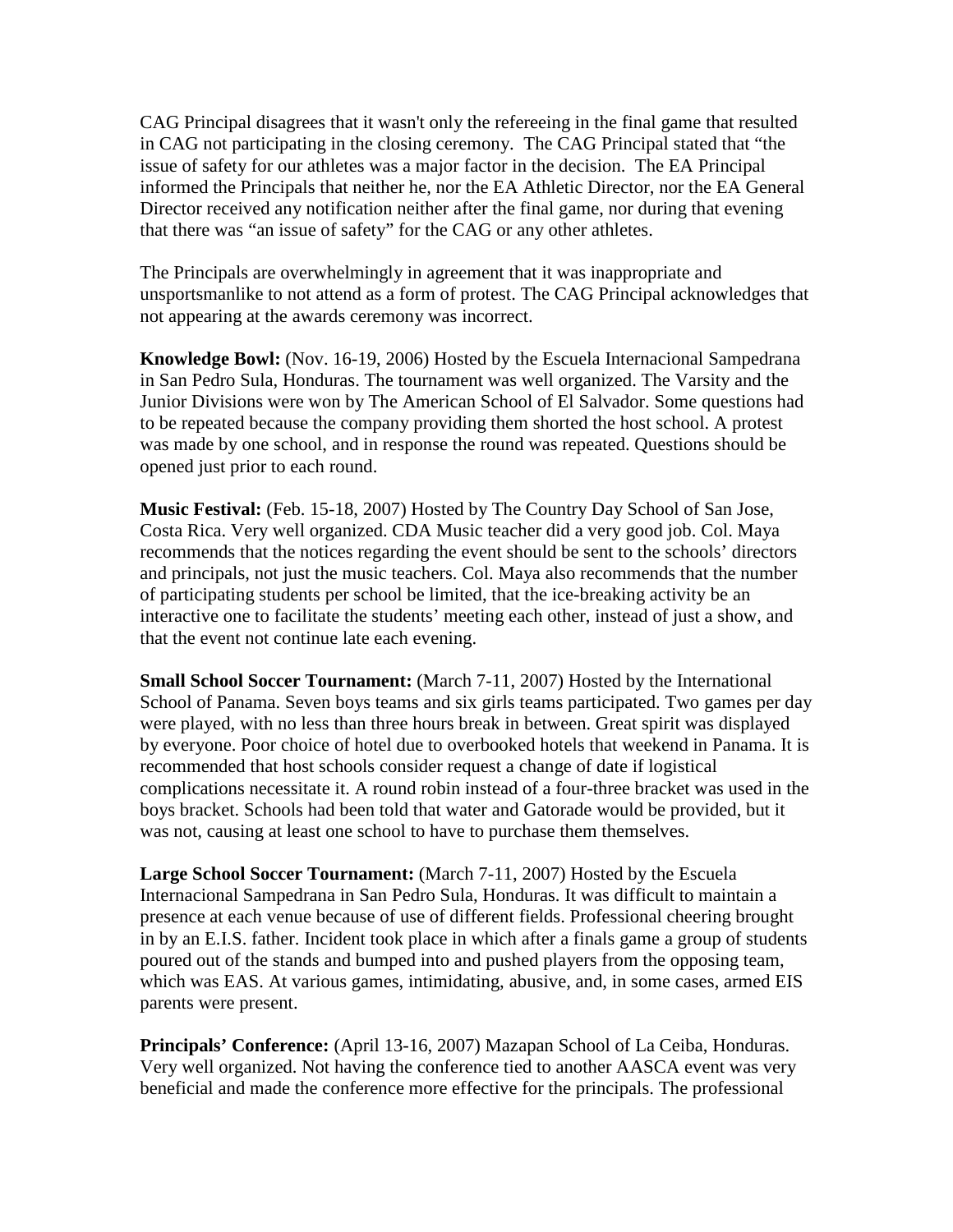development component of the AASCA Principals' Conference being offered by the principals themselves was well done and should be continued.

**Volleyball Invitational Tournament:** (April 18-22, 2007) Will be hosted next week by the American School of Tegucigalpa, Honduras.

**Directors' Conference:** (May 3-6, 2007) Will be hosted by the Lincoln School and the Marion Baker School of San Jose, Costa Rica.

# **AASCA EVENTS RECOMMENDATIONS**

## **Letter to the AASCA Principals from Dr. Charles Skipper, President of the AASCA General Directors Association.**

Ramon Morales presented the letter written by Dr. Charles Skipper as President of the AASCA Directors' Association. The suggestion to review the letter was made. After reading the letter the Principals noted that most of the contents of the letter would be discussed as we moved into the AASCA event recommendations already in the agenda.

A motion to take the letter home, to carefully examine its contents and to provide the feedback to each of the schools directors was made. The Motion was seconded and passed.

# **AASCA Event Recommendations:**

- 1. That in cases where a member or members of a school community egregiously violates AASCA rules or expectations, the school will be subject to being sanctioned by AASCA, up to and including participatory probation or suspension from AASCA events and that the AASCA Directors develop the mechanism for implementation and enforcement. (Voting results 15 in favor, 0 against, and 0 abstaining.)
- 2. That the recommendation of the AASCA Athletic Directors that the number of players allowed to be sent to small school athletic events be increased to that of the large schools not adopted; that the existing limits continue.
- 3. That the awarding of the AASCA Community Service Award be formally awarded in a prominent manner along with the plaque at the AASCA Leadership Conference as promised.
- 4. That the rule prohibiting noise during basketball free throws, soccer penalty kicks, soccer shoot, and volleyball serves be eliminated, still keeping the ban on artificial noise makers. (Voting results 11 in favor, 3 against, and 1 abstaining).
- 5. That in the Knowledge Bowl Tournament sufficient questions be supplied by the host school so that no questions are repeated, that questions should be opened just prior to each round, and that a minimum of four games per team be offered so as to maximize participation.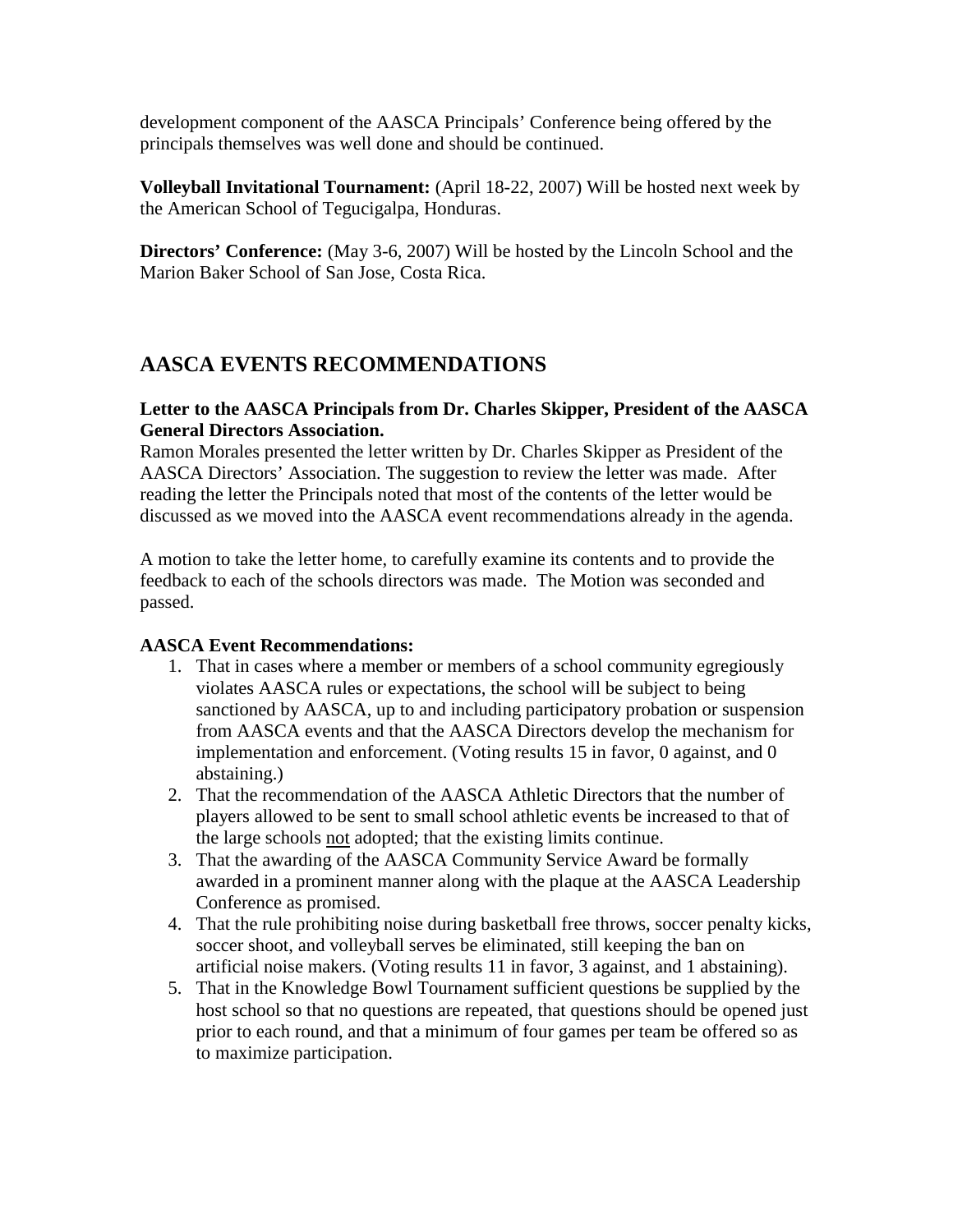- 6. That a structured format be adopted for the music event. (The American School of Tegucigalpa will provide a model to be considered by the AASCA music teachers.)
- 7. That each individual school hosting an AASCA event be held responsible for the conduct of those in attendance. (Voting results 14 in favor, 0 against, and 1 abstaining.)
- 8. That students participating in AASCA events participate in all elements of the events, to include the awards ceremonies. That not participating in these ceremonies be cause for serious sanctions. (Voting results 15 in favor, 0 against, and 0 abstaining.)
- 9. That the students who participated in this school year's AASCA Large School Basketball Tournament receive any earned awards before the end of the school year. (Voting results 9 in favor, 0 against, and 6 abstaining.)
- 10. That all AASCA member schools be required annually to send a representative to either the AASCA Principals' Conference or the AASCA Directors' Conference. (Voting results 15 in favor, 0 against, and 0 abstaining.)
- 11. That the principals continue to provide the professional development component at the AASCA Principals' Conference. (Voting results 15 in favor, 0 against, and 0 abstaining.)
- 12. That the Middle School Choir activity be reexamined by the AASCA Middle School Principals and then recommend to the AASCA Directors as to whether or not this event be offered. (Voting results 15 in favor, 0 against, and 0 abstaining.)

# **Calendar of AASCA Events for 2007-2008**

| Leadership Conference<br>American School of El Salvador                         | 6-9 September 2007            |
|---------------------------------------------------------------------------------|-------------------------------|
| Media Specialists/Technology<br>Balboa Academy                                  | 28-30 September 2007          |
| Tri-Conference<br>Puerto Vallarta, Mexico                                       | 10-14 October, 2007           |
| <b>Invitational Basketball Tournament</b><br>The American School of Tegucigalpa | 24-28 October 2007            |
| Knowledge Bowl Tournament<br>The Lincoln School                                 | 8-11 November 2007            |
| Drama Festival<br>The International School of Panama                            | 31 January $-3$ February 2008 |
| <b>Small School Soccer Tournament</b><br>Panamerican School of San Salvador     | 5-9 March 2008                |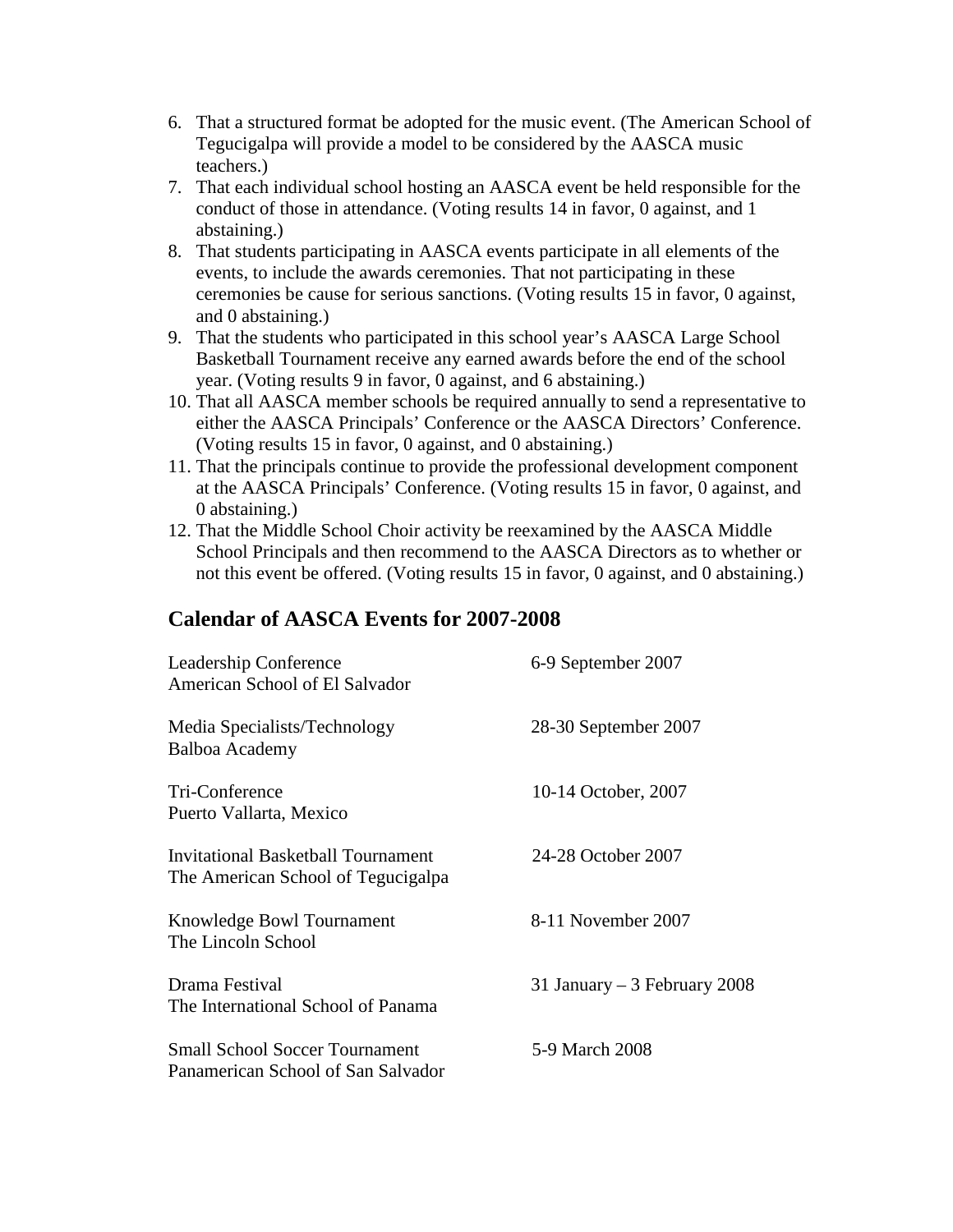| Large School Soccer Tournament<br>American Nicaraguan School           | 27 February $-2$ March 2008 |
|------------------------------------------------------------------------|-----------------------------|
| Principals' Conference<br>Mazapan School                               | 11-14 April 2008            |
| Large School Volleyball Tournament<br>American School of El Salvador   | 16-20 April 2008            |
| <b>Small School Volleyball Tournament</b><br><b>Country Day School</b> | 23-27 April 2008            |
| Directors' Conference<br>Colegio Maya                                  | 2-5 May 2008                |

# **Proposed Calendar of AASCA Events for 2008-2009**

Athletic Directors' Conference Balboa Academy

Leadership Conference Colegio Americano del Sur

Tri-Conference Escuela Americana de El Salvador

Small School Basketball Tournament Colegio Maya

Large School Basketball Tournament Escuela Internacional Sampedrana

Knowledge Bowl Tournament Colegio Decroly

Music Festival Escuela Internacional Sampedrana

Invitational Soccer Tournament Colegio Americano de Guatemala

Principals' Conference American Nicaraguan School

Large School Volleyball Tournament American School of Tegucigalpa